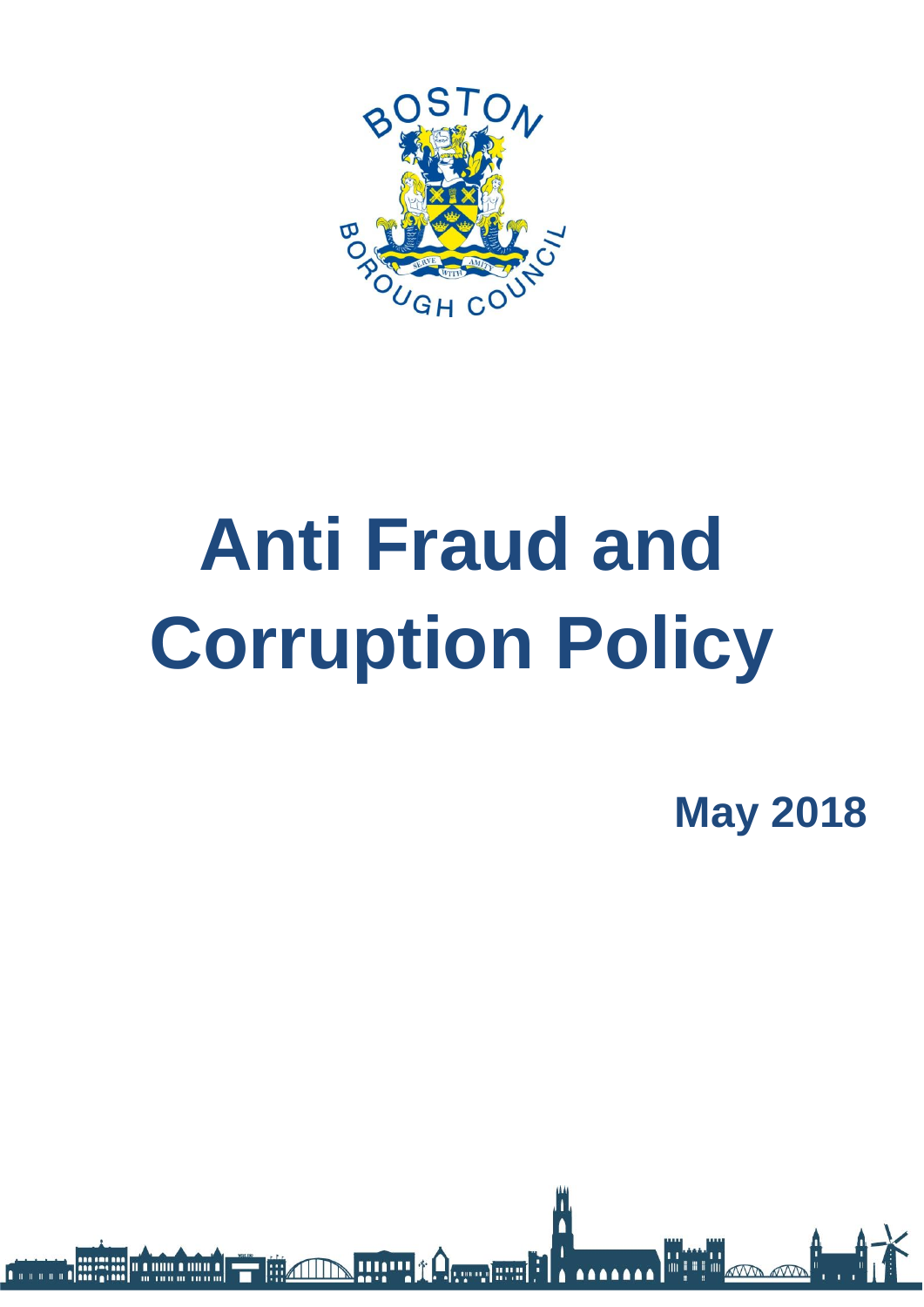## **Policy statement**

Boston Borough Council is committed to sound corporate governance and is determined to prevent and eradicate fraud and corruption whether it is attempted from outside or from within the council. Prevention of fraud and corruption will be a key focus and we will take all necessary steps to identify suspected fraud and corruption. Furthermore, we pledge to pursue the recovery of any losses and apply suitable sanctions to those responsible.

#### **Introduction**

In administering our responsibilities we are committed to the highest ethical standards. We expect all our members and officers to lead by example, ensuring adherence to rules, procedures, policies and recommended practices whilst maintaining conduct of the highest standards to ensure public confidence in our integrity is maintained.

Fraud and corruption cheats the local tax-payer and undermines the ability of the Council to provide value-for-money services in an open, honest and transparent way. Members and officers should ensure they adhere to all rules, legal requirements, council procedures and recommended practices. We require compliance with all policies relating to information security and confidentiality.

We expect that individuals and organisations (for example; suppliers and contractors) that we come into contact with will act towards us with integrity and without thought or actions involving fraud, bribery or corruption.

Our Anti-fraud and corruption policy is based on a series of comprehensive and inter-related policies and procedures designed to hamper any fraudulent or corrupt act. The policy covers:-

- **Culture**
- $\bullet$  Prevention internal control mechanisms
- $\bullet$  Detection and investigation combining with others
- **•** Awareness.

# **Aims and scope of this policy**

**A 11111 A 11111 A** 

The scope of this policy is intended to support the UK Anti Corruption Strategy 2017 which has 6 main priorities up to 2022; which include reducing corruption in public procurement and grants and promoting integrity in the public and private sectors.

This policy demonstrates our commitment to minimising the risk of fraud, bribery and corruption whilst maximising the likelihood of detection as soon as possible. It also commits us to reporting or investigating any instances which we become aware of.

**IIIIIIII**†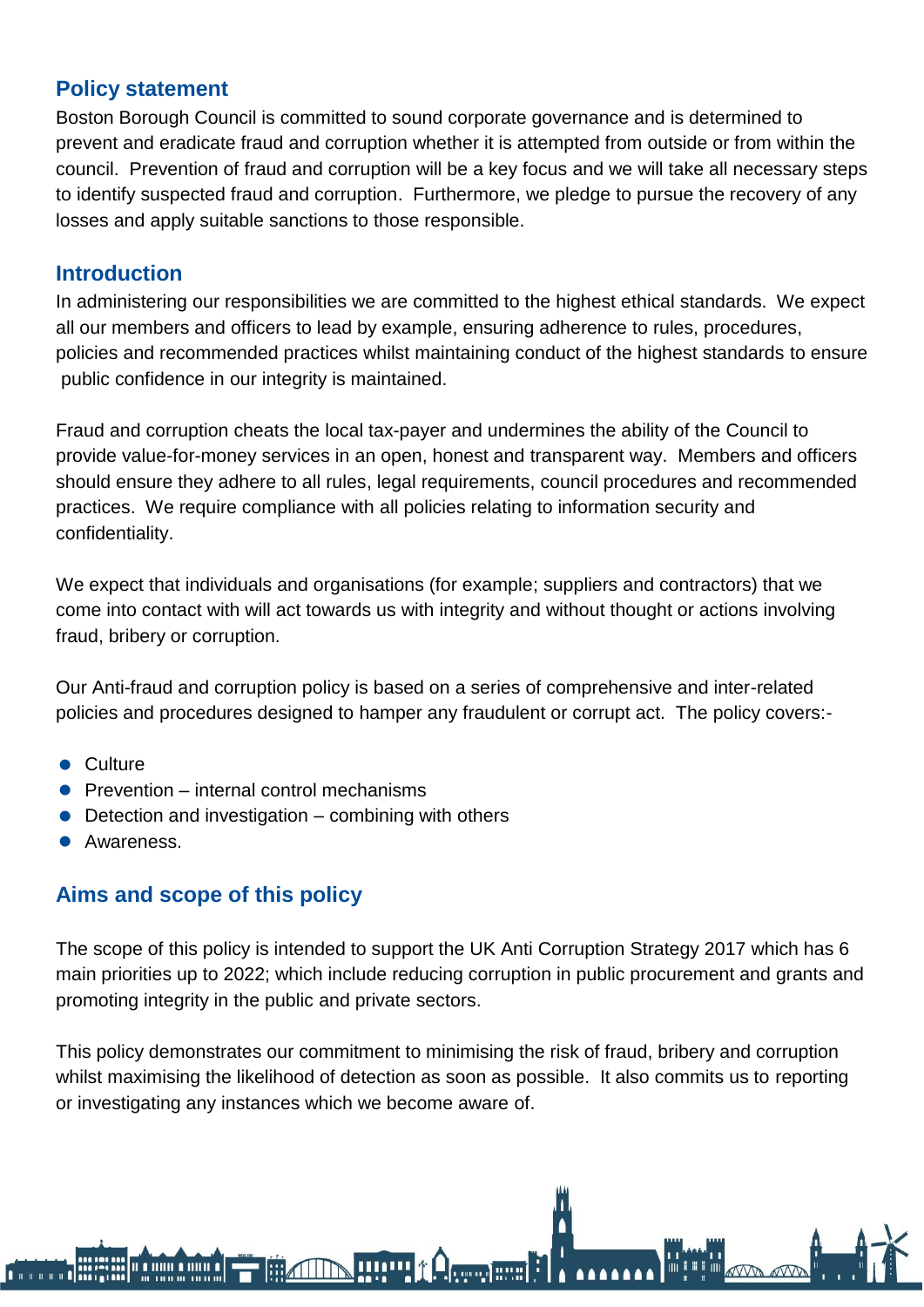# **Definitions**

#### **Fraud**

Any illegal acts characterised by deceit, concealment or violation of trust. These acts are not dependent upon the application of threat of violence or of physical force. Frauds are perpetrated by parties and organisations to obtain money, property or services; to avoid payment or loss of services; or to secure personal or business advantage, for example;

- Theft of money
- Theft of goods
- Obtaining a benefit, discount or rebate to which a person is not entitled.

#### **Corporate Fraud**

Fraud occurring within an organisation is known as Corporate Fraud. This involves deliberate dishonesty to deceive the public, lending companies or others, usually resulting in financial gain to the criminals, organisation or individuals working within the organisation.

#### **Corporate Fraud could be one of the following types of fraud (this list is not exhaustive): Financial Fraud**

- Theft from the Council by employees or others
- Income received and not declared and banked
- Changes/additions to payee details
- Falsification of invoices or other paperwork for gain or other reasons
- Giving invalid discounts or free services to friends and family

#### **Procurement Fraud**

- Undeclared personal relationships between staff and suppliers
- Deliberate mismanagement of tender processes

#### **Employee claims**

- Submission of false claims e.g. timesheets, mileage
- **•** Provision of false documentation to secure employment

#### **Misuse of physical & financial assets**

• Theft by a third party

**A 11111 & 11111 &** 

Use of council equipment for the running of own business interests

111111 <mark>\*</mark>

Use of council property/equipment for personal events (not authorised and/or charged for)

#### **Other**

 Bribes – offering or accepting gifts, hospitality or dishonest payments in exchange for goods or services

**Comp HAM**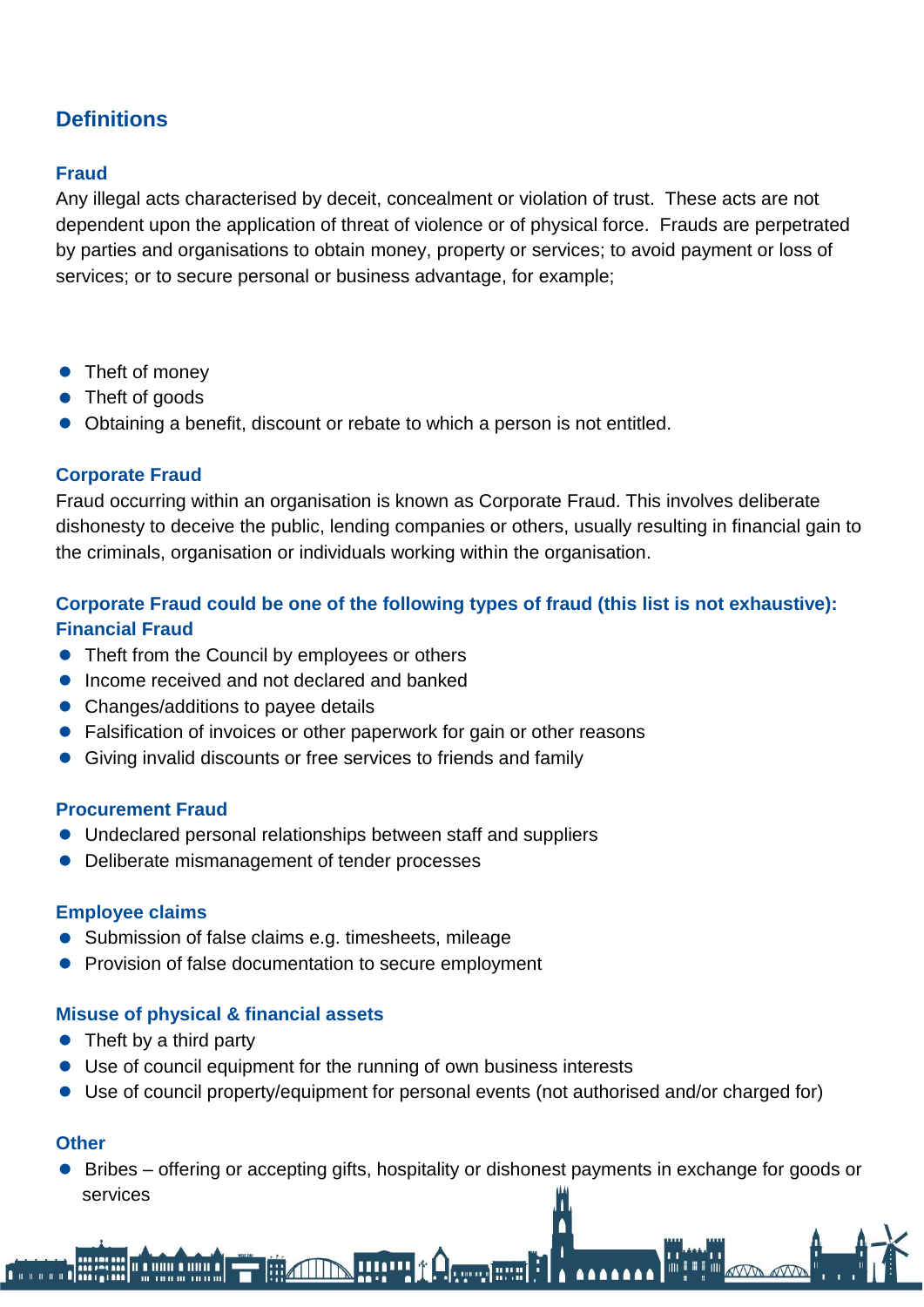#### **Bribery and corruption**

The promising, requesting, offering, giving or accepting, directly or indirectly, of an inducement or reward that distorts the proper performance of any duty or behaviour required of the recipient of the offer or bribe, for example:

- The taking or giving of a bribe to secure favourable treatment in the granting of a council service or contract
- The undue use of influence to procure a council service or contract

#### **Culture**

We have determined that the culture and tone of the organisation will be one of honesty and opposition to fraud and corruption. We will not tolerate malpractice or wrongdoing in the provision of our services and are prepared to take vigorous action to stamp out any instances of this kind of activity. The fight against fraud and corruption can only be truly effective where these acts are seen as anti-social unacceptable behaviour and whistle blowing is perceived as a public-spirited action.

There is an expectation and requirement that all individuals and organisations associated in whatever way with the council will act with integrity and that our officers and members at all levels will lead by example in these matters.

Our employees and elected members are positively encouraged to raise any concerns they may have on these issues where they are associated with the council's activity. They can do this in the knowledge that such concerns will be treated in the utmost confidence and properly investigated.

We appreciate that there are employees, elected members and members of the public who would fear recrimination, victimisation or harassment if it were known that they were making a complaint. In support we offer full protection under our whistleblowing policy to those persons who voice their concern over any matter affecting the provision of our services. A copy of the policy is available to all our employees in Alfresco [\(http://deere:8080/share/page/site/all-staff/document](http://deere:8080/share/page/site/all-staff/document-details?nodeRef=workspace://SpacesStore/b81007ab-79ac-4131-b14e-cd95303232b7)[details?nodeRef=workspace://SpacesStore/b81007ab-79ac-4131-b14e-cd95303232b7\)](http://deere:8080/share/page/site/all-staff/document-details?nodeRef=workspace://SpacesStore/b81007ab-79ac-4131-b14e-cd95303232b7) or via line managers.

Members of the public are also encouraged to report any concerns they may have about our officers or members via the council's feedback system or our Internal Audit section.

Where either officers or members are implicated, the Section 151 Officer must be informed immediately, unless they are also implicated; in which case the matter would be referred to the next most senior officer for investigation). Any subsequent investigation into members' conduct will be conducted under the procedures set out within the Localism Act 2011.

111111 <mark>3</mark>

11111 0 11111 0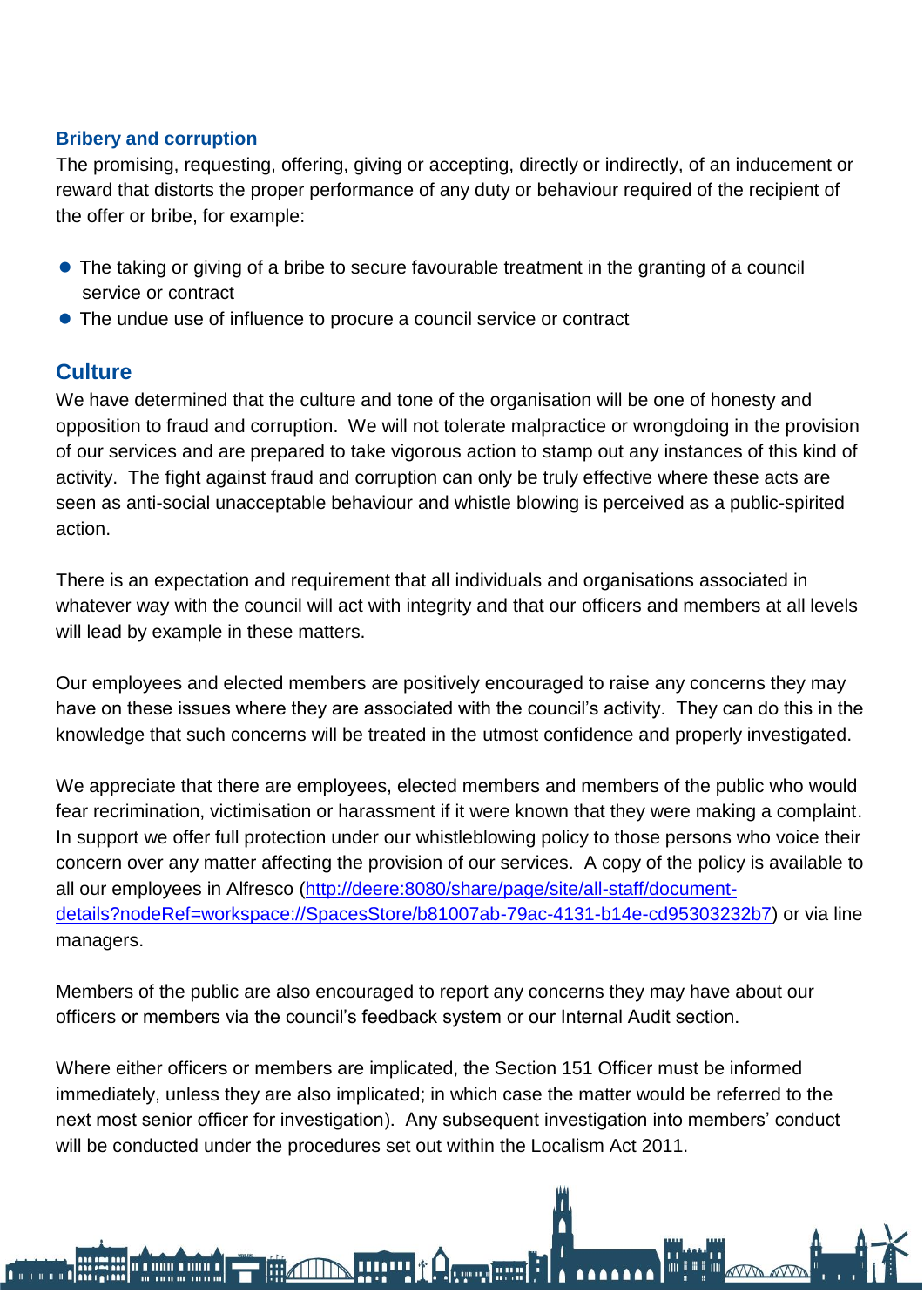The remit of our Audit and Governance Committee covers the promotion and maintenance of high standards of ethical conduct by members and officers, including the consideration of any reports referred to it by the Chief Executive or Monitoring Officer in respect of any alleged breaches of the members' code of conduct. The codes of conduct for members and officers appear in part 5 of the council's constitution <http://www.boston.gov.uk/index.aspx?articleid=3555>

# **Prevention**

Management has responsibility for the prevention of fraud and corruption within all departments. It is essential that managers understand the importance of soundly-designed systems which meet key control objectives and minimise opportunities for fraud and corruption. They are responsible for assessing the potential for fraud and corruption within their own department's activities and for implementing appropriate strategies to minimise this risk. To this end internal audit provide advice to departmental managers to ensure that they are fully aware of the need to give sufficient emphasis to the preventative aspects of fraud and corruption work.

We are determined to frustrate the potential fraudster and to introduce a robust prevention methodology, which will involve everyone including:

- **Officers**
- **•** Members
- $\bullet$  Internal control procedures

**A 11111 A 11111 A** 

- **•** Information and communications technology measures
- **•** External agencies
- The public
- $\bullet$  Individuals and bodies dealing with the council.

## **Officers**

We are obliged to maintain, and are entitled to expect, a high standard of conduct among our employees to ensure that public confidence in their integrity and impartiality is not undermined. The public is entitled to demand conduct of the highest standard and that staff are working honestly and without bias in order to achieve the council's objectives.

Officers are expected to follow the council's employee code of conduct which sets out the conduct expected of all employees in the performance of their jobs and also to follow any code of conduct related to their personal professional institute. Copies of the employee code of conduct will be issued to all new employees at the commencement of their employment. We will invoke the appropriate disciplinary procedure for breaches of codes of conduct.

Employees are required to operate within the council's standing orders and financial regulations. They must also operate within section 117 of the Local Government Act 1972, regarding the disclosure of pecuniary interests in contracts relating to the authority or fees or rewards other than proper remuneration. All officers are required to declare to their line manager and register with the

 $\Omega_{\rm F}$  , and

111111 **\***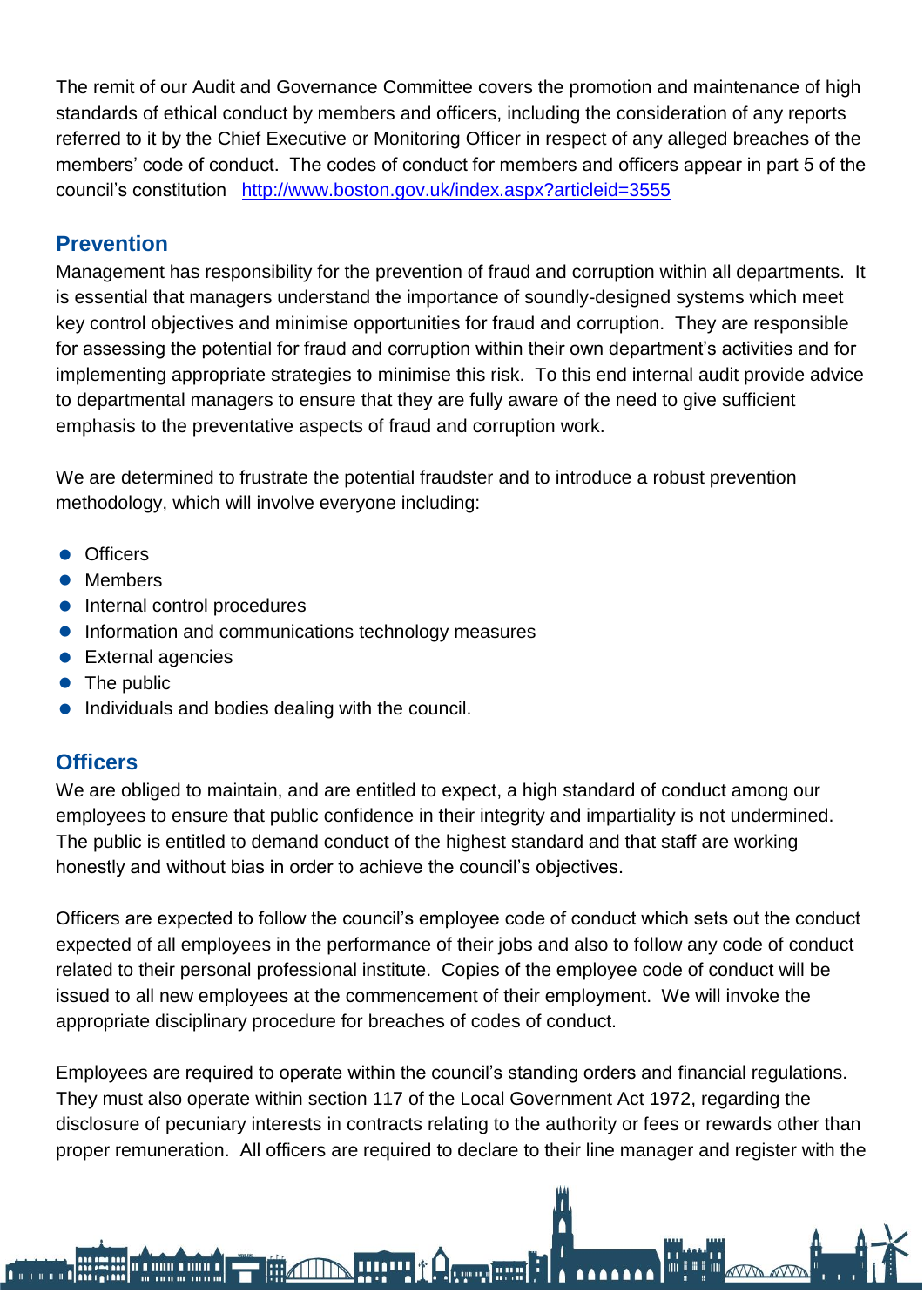monitoring officer any potential areas of conflict between their duties and responsibilities whilst acting on behalf of the council and any other areas of their personal or professional lives.

Under the Bribery Act 2010 bribery is a criminal offence for an employee to request, receive, agree to receive, promise, offer or give any gift, loan, fee, reward or advantage for doing or not doing anything or showing favour or disfavour to any person in their official capacity.

We operate a zero tolerance approach to any attempts at bribery by, or of, our employees and encourage all employees and associated persons to report any suspected bribery activity.

In the event of any bribery activity being suspected by employees or associated persons, we will carry out a full investigation that, if upheld, may result in a finding of gross misconduct and immediate dismissal. We may also immediately terminate contractual arrangements with any associated person and will involve the regulatory authorities when appropriate.

#### **Members**

Members of the council are expected to operate honestly and without bias within both a regulatory and advisory framework. Their conduct is governed by:

- Code of conduct for members
- localism Act 2011
- Relevant Authorities (Disclosable Pecuniary Interest) Regulations 2012
- Sections 94-96 of the local government act 1972
- Council standing orders and financial regulations
- Local government act 2000: Part III.

These matters are specifically brought to the attention of members in the members' handbook. They include the declaration and formal registration with the monitoring officer of potential areas of conflict between members' council duties and responsibilities and any other areas of their personal or professional lives.

#### **Internal control systems**

A continuous internal audit, under the overall direction of the Chief Finance Officer is maintained to review accounting, financial and all high-risk operations of the council. Such review is carried out to:

- Ensure financial controls are effective
- Prevent the opportunity for fraud
- Detect occurrences of fraud

**A 11111 A 11111 A** 

Ensure our services are operating in an effective, efficient and economic manner.

шин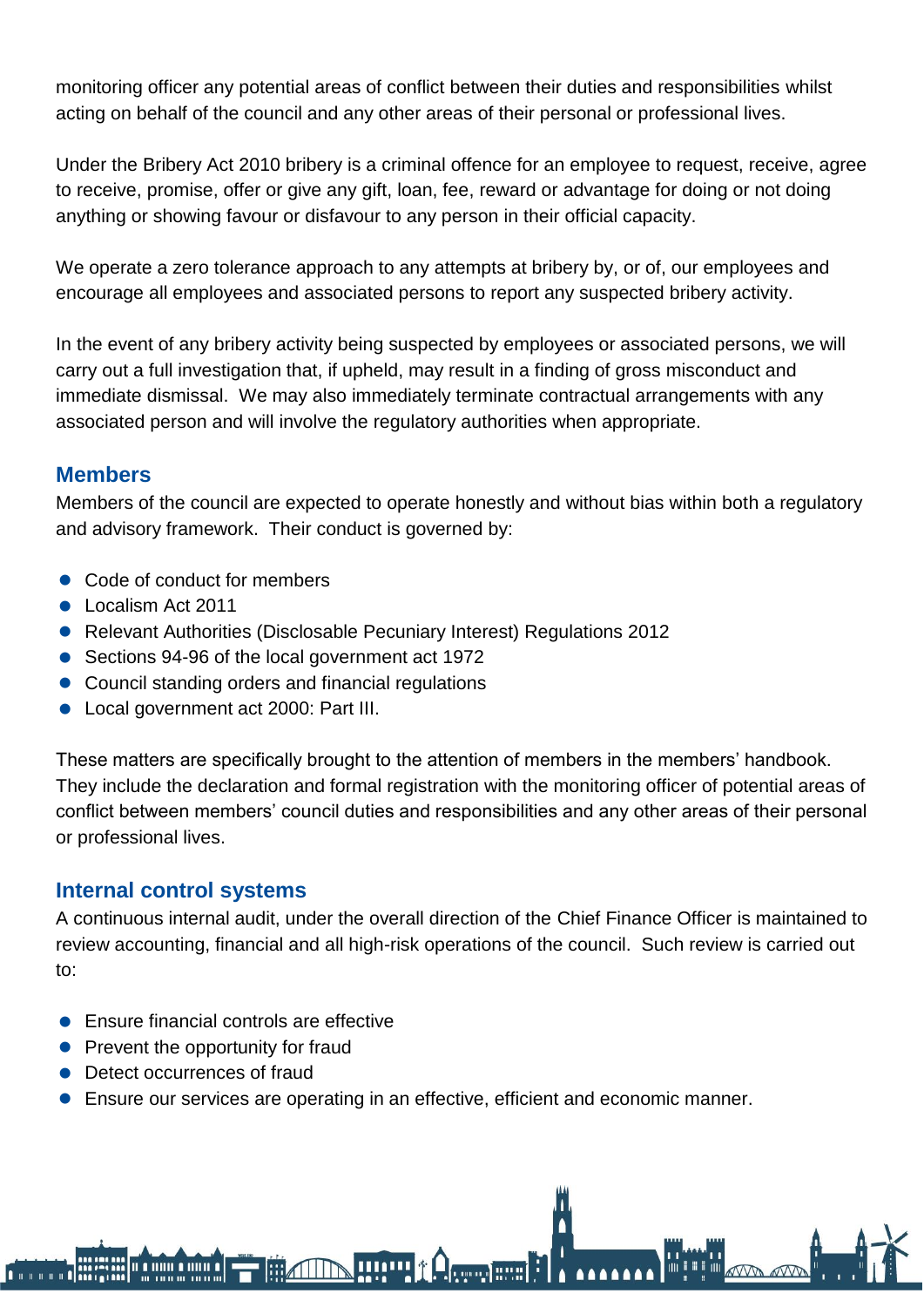In order to carry out our work we support the fact that internal audit shall have access and authority to:

- Enter at any reasonable times any premises or land in occupation or possession of the council
- Examine all manual and computerised documents, accounts, statements, records and correspondence relating to any financial or other transactions of the council
- Examine information and data held on personal computers and other hardware, fileservers and software
- Require any employee of the council and any other organisation or person in possession of council resources to produce cash, stores, records or any other council property under their/his/her control
- Apply any reasonable tests or checks that might be considered necessary
- Require and receive any explanations as are necessary concerning any matter under examination

Depending on the nature of any allegations, the internal audit section will normally work closely with management and other agencies such as the police to ensure that all allegations and evidence are properly investigated and reported upon.

# **External audit**

An external auditor also reviews our work. This is a statutory requirement and the role of the external auditor covers:

- The financial standing of the council
- Statements of account
- Legality of transactions

**A 11111 A 11111 A** 

• Value for money studies on council services.

# **Corporate Fraud**

The following steps will be undertaken in any cases of suspected Corporate Fraud:

#### Potential fraud identified

- Report to Section 151 Officer (or use other options as per Whistleblowing Policy) -

If employee suspected, People Services to be notified and Head of Service to invoke procedures if necessary

> - Internal Audit to investigate (in most circumstances)

- Internal audit to report to Section 151 Officer -

Section 151 Officer to determine next steps e.g. disciplinary hearing in conjunction with relevant Head of Service

 $\sim$  00000 0000  $\sim$ 

111111<sup>8</sup>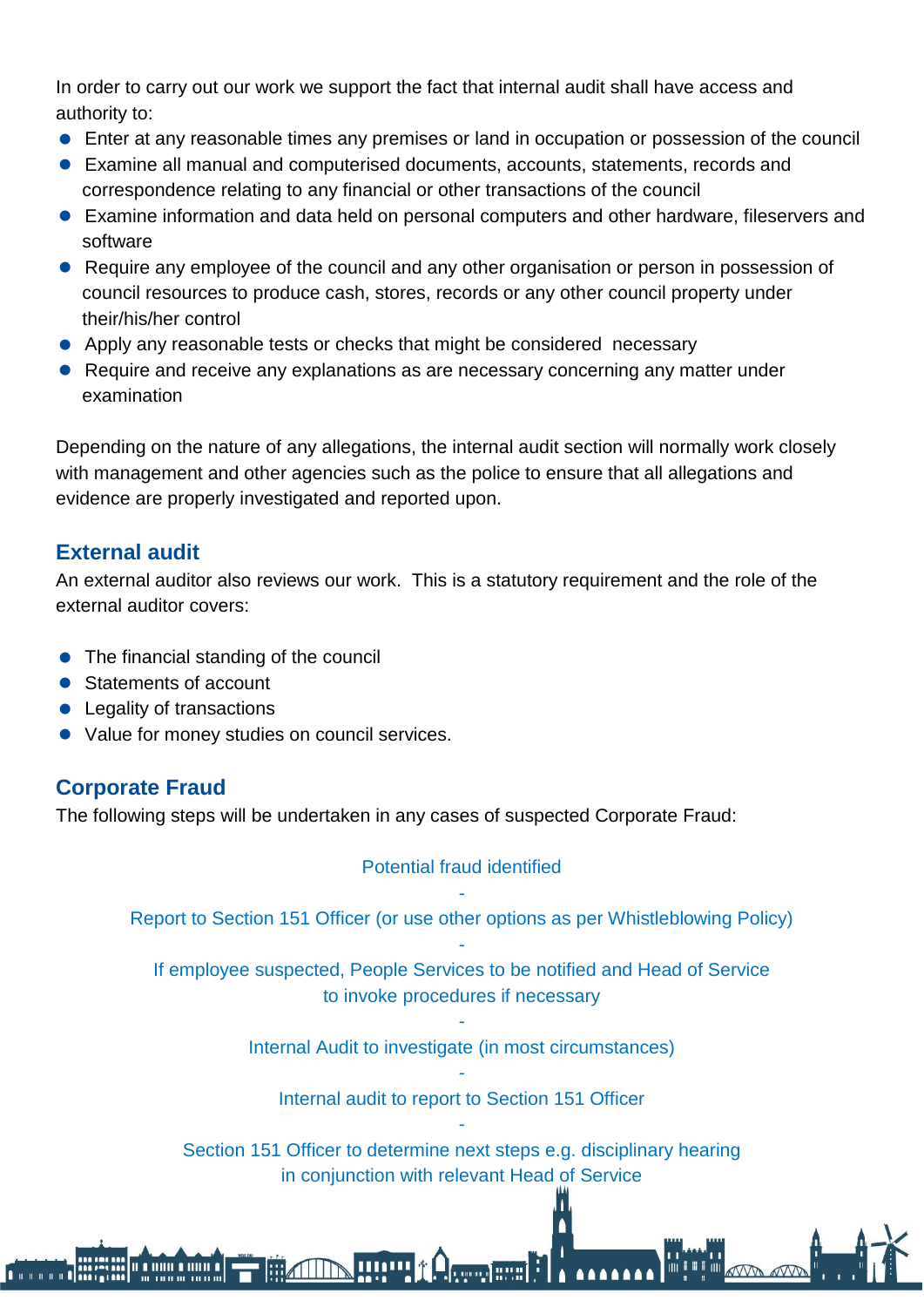# **Benefit fraud**

From 1 December 2015, investigation into Housing Benefit fraud transferred from Boston Borough Council to the Department for Work and Pensions under the Single Fraud Investigation Service. Boston Borough Council retains responsibility for investigating potentially incorrectly claimed Council Tax Support.

Boston Borough Council is committed to protecting public funds by taking action to combat benefit fraud. The council will not tolerate any type of benefit fraud, whether it is attempted from within or outside of the council. If there is sufficient evidence to show that a claimant or some other third party has committed benefit fraud, the council will consider taking action against that person under the appropriate legislation.

We will seek to recover any benefit overpaid as a result of fraudulent activity and will use every power available to us to minimise the loss to the public purse through fraud.

We have a Prosecutions and Sanctions Policy in place which should be read in conjunction with this policy. It sets out the council's policy on the use of sanctions including prosecution for offences relating to Housing and Council Tax Benefit and Support.

# **Electronic fraud**

We are utilising information and communications technology (ICT) to an increasing degree in the conduct of business. Increased use of the internet, e-mail facilities for officers and members, electronic purchasing systems and computerised systems bring new opportunities for the perpetration of fraud and corruption. Procedures and systems are in place to minimise these opportunities and improve the chances of fraudulent activity being detected.

There are three main strands to the attempts to combat fraud conducted via the mechanism of ICT. These are:

- Adoption of an information security policy for officers and members
- **Internal audit and external review of major computerised financial and management systems**
- Spot checks on ICT systems and user activity.

# **Money laundering**

**A 11111 A 11111 A** 

Although Local Authorities are not legally obliged to apply Money Laundering Regulations 2007 (as amended by the Money Laundering (Amendment) Regulations 2012), the council is bound by the provisions of the Proceeds of Crime Act 2002 and the Terrorism Act 2000 (as amended by the Anti-Terrorism and Security Act 2001 and the Terrorism Act 2006 and the Counter Terrorism Act 2008). It is good practice to comply with the main measures of the Regulations as part of corporate governance arrangements.

 $\sim$   $\sim$   $\sim$   $\sim$   $\sim$ 

111111 <mark>\*</mark>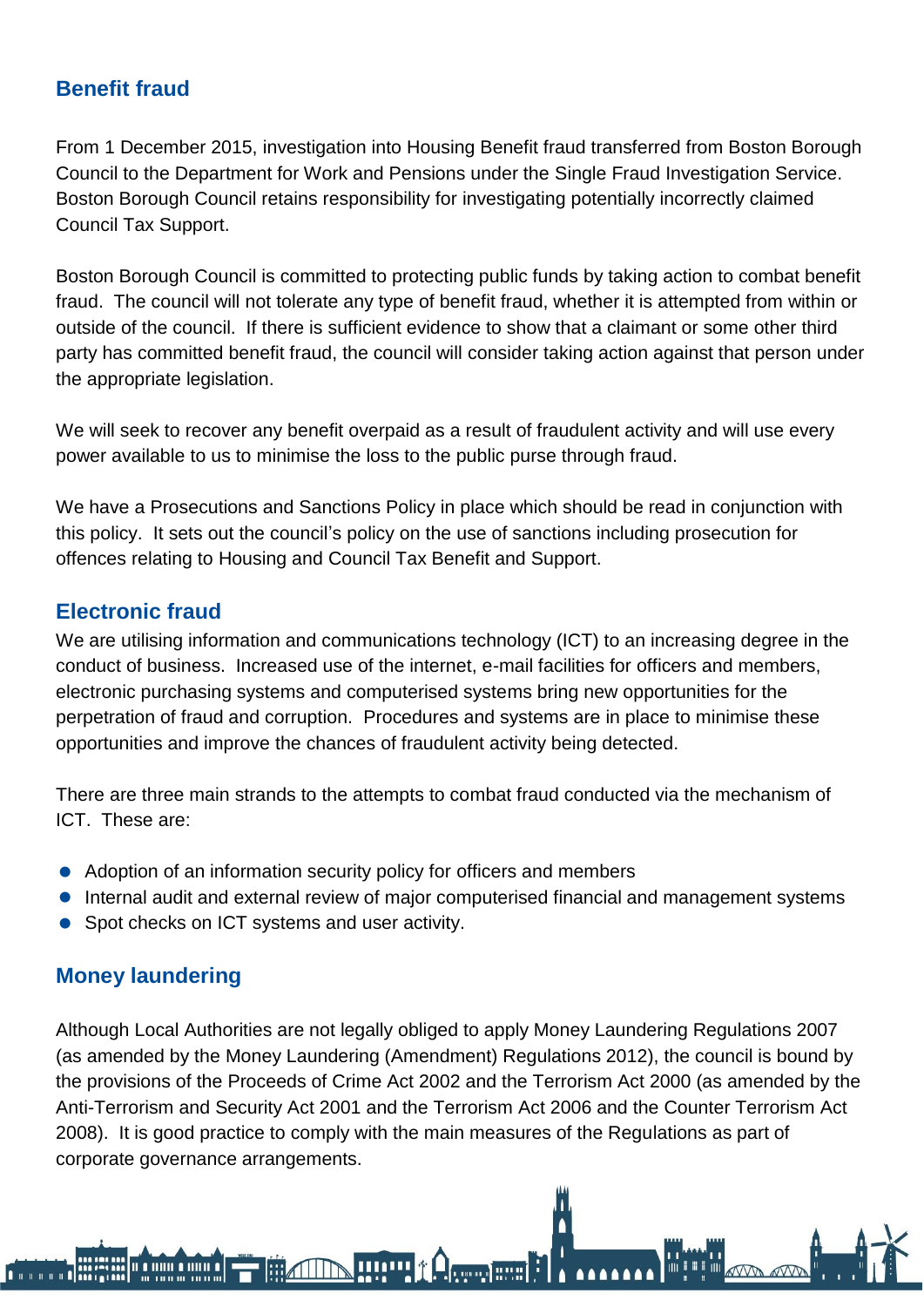Money laundering is the process where criminals attempt to hide and change the true identity of the proceeds of their crime so that they appear legitimate. The various stages are termed placement; layering and integration: -

- Placement 'Dirty money' is placed directly into the financial system
- Layering the proceeds are then moved through a series of financial transactions, making it harder to establish their origin
- Integration the money launderer creates a legitimate explanation for the source of the funds allowing them to be retained, inverted into the legitimate economy or to acquire assets.

A person commits a criminal office under the Proceeds of Crime Act 2002 by:-

- Concealing, disguising, converting, transferring criminal property or removing it from the United Kingdom
- Entering into or becoming concerned in an arrangement which he/she knows or suspects facilitates the acquisition, retention, use or control of criminal property by or on behalf of another person.
- Acquiring, using or possessing criminal property.

Criminal property is any property which is or represents benefit from criminal conduct.

Criminal conduct is any conduct constituting a criminal offence in the United Kingdom and includes for example tax evasion, fraudulent expenses and benefit claims.

The money laundering offences are aimed by legislators at criminals and their associates but any person may be caught by the offences if they suspect money laundering and either become involved with it in some way or do nothing about it. It is not necessary to have benefitted in any way to be guilty of the offences.

We will do all we can to prevent and protect ourselves and our employees being exposed to money laundering. We will, wherever possible, identify the potential areas where it may occur and will comply with all legal and regulatory requirements associated with actual or suspected cases. It is the responsibility of every employee to be vigilant and to report any suspicions of money laundering immediately to the Council's Money Laundering Reporting Officer.

**HIPPE Company** 

Boston Borough Council's designated Money Laundering Reporting Officer is: -

Chief Finance Officer Boston Borough Council Municipal Buildings West Street **Boston** Lincolnshire, PE21 8QR

**A 11111 A 11111 A**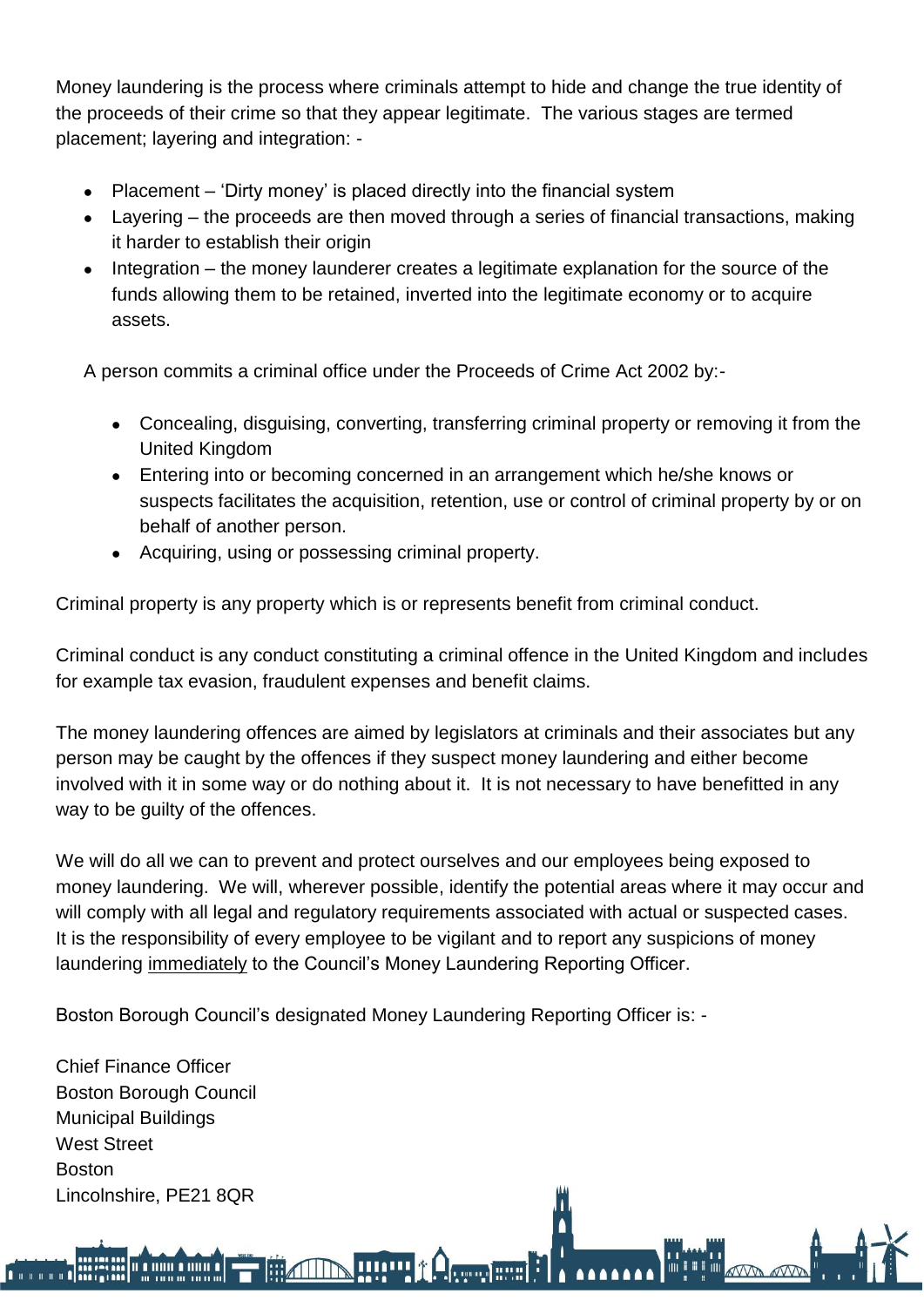The maximum cash limit the council will accept is £2,000. However, in exceptional circumstances where the Council has been able to check the diligence of any cash income, we will use our discretion to increase this amount on a case by case basis.

# **Disciplinary procedures**

All officers should be aware that, as a result of any fraudulent action, we will deal with such matters in accordance with the approved disciplinary procedures. We will normally wish the police to be made aware of and to independently prosecute offenders where financial impropriety is discovered.

# **Prosecution and sanction policy**

We have a Prosecution and sanction policy in place which sets out the Council's policy on the use of sanctions including prosecutions for offences relating to any of the following schemes: -

- Housing Benefit
- Council Tax Benefit
- Council Tax Support
- Any successor benefit to these schemes

# **Whistle-blowing**

We have established a whistle-blowing policy and procedure which provides protection, in accordance with the Public Interest Disclosure Act 1998, to anyone who wishes to report allegations or concerns about us, our councillors, services or service providers. This details the options for reporting concerns internally and externally for all stakeholders, that is to say, members of the public, employees, councillors, contractors and agency staff.

## **Data matching**

We will take part in national and local exercises to identify fraud and abuse. We will seek all relevant permissions and will comply with all national codes of conduct for data matching.

## **Data sharing**

In the interests of protecting the public purse and the prevention and detection of fraud, members of staff are actively encouraged to report any instances of fraud. We have published fair processing notices on our website and also display this information in our public areas, notifying members of the public that we will share information held between departments and other  $3<sup>rd</sup>$  party organisations as appropriate in order to prevent and detect crime.

## **Detection**

**A 11111 & 11111 &** 

The array of internal control systems should, under normal circumstances, go some way to deterring fraud. They are also in place to provide indications of any possible fraudulent activity.

**HILL A Complete !**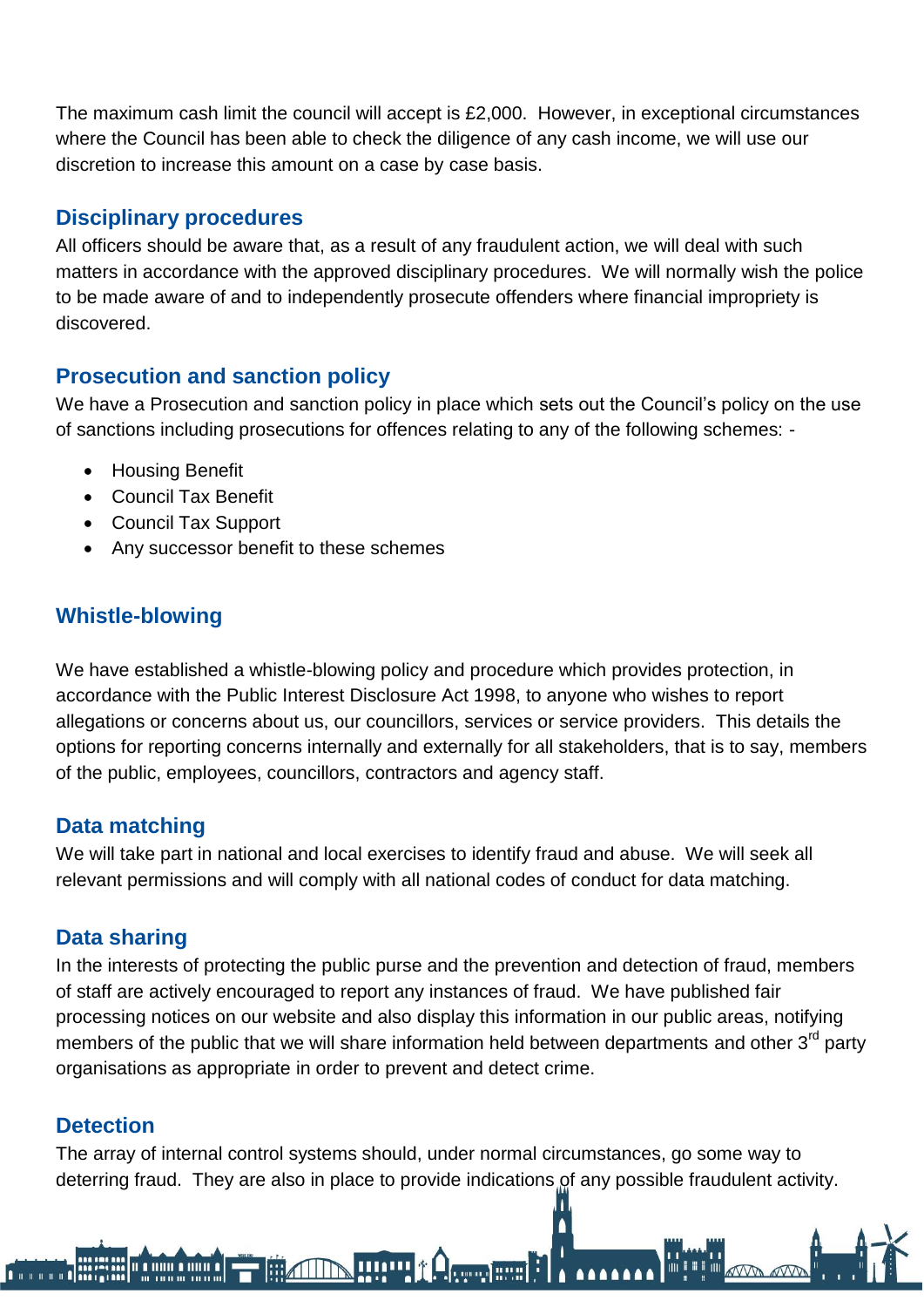However, instances will still arise which have not been prevented either due to error, lack of control, excessive cost of control or poorly-planned changes in systems. We are therefore also proactive in the use of proven methods for the detection of fraud and corruption for example, computer-assisted audit techniques and data matching (part of the National Fraud Initiative).

## **Awareness**

We are committed to raising the profile of our anti-fraud and corruption work and this policy, which underpins the whole framework, will be widely distributed and publicised. Work is undertaken by our internal auditors and benefits service to actively promote awareness and provide feedback at all levels within the council.

# **Conclusion**

We have in place a clear network of systems and procedures to assist in the fight against fraud and corruption. It is determined that these arrangements will keep pace with any future developments in techniques for preventing and detecting fraudulent or corrupt activity that may affect its operation or related responsibilities. These arrangements will be kept under continual review.

# **Equalities statement**

We are committed to equality and fairness. Equality is about ensuring people are treated fairly and given fair chances. It is also about ensuring that people receive fair outcomes in the standard of service they receive from us. This incorporates everyone, regardless of their race, gender, age, religion or belief, sexual orientation and/or disability.

# **Other formats**

**A 11111 A 11111 A** 

We can provide this information in other languages and formats

Możemy dostarczyć te informacje w innych językach i formatach.

Mēs arī varam sniegt šo informāciju citās valodās un formātos.

Мы можем предоставить эту информацию на других языках и форматов.

Podemos facultar-lhe esta informação noutras línguas e também noutros formatos

**Hillie Company**